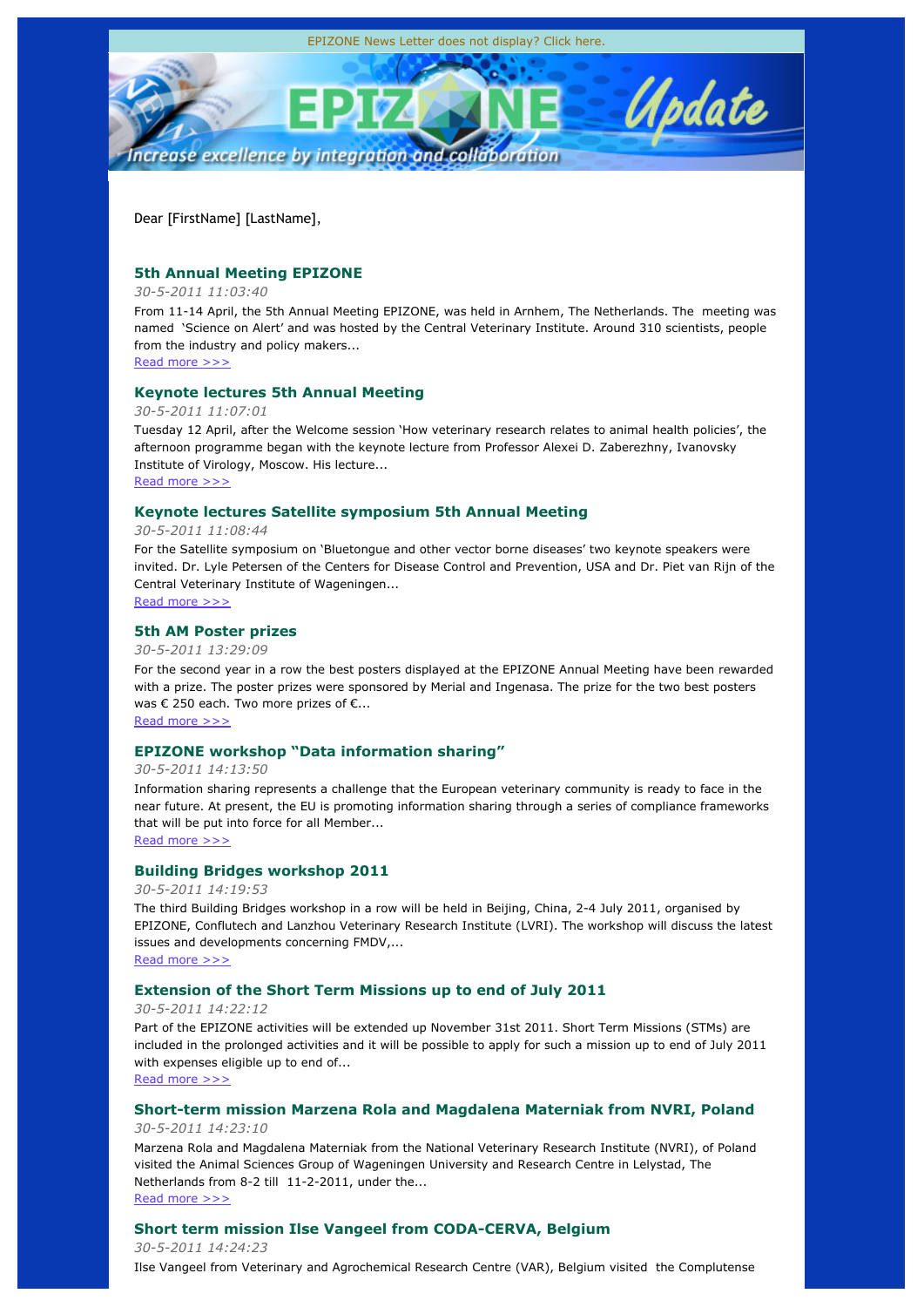University of Madrid (VISAVET research group) from 10-18th of March 2011. The purpose of my visit to the Animal Health Department (SUAT) of the Health...

Read more >>>

# **Activity Agenda**

*30-5-2011 14:26:24*

10-11 June 2011 - The EuroPRRSnet Workshop on PRRS Immunology and vaccinology: Vaccines against RNA viruses, Barcelona, Spain. 2-4 July 2011 - Workshop building bridges, Beijing, China. 3-7 July 2011 ... Read more >>>

Contact information: E-mail:epizone.cvi@wur.nl www.epizone-eu.net

EPIZONE is the Network of Excellence for Epizootic Disease Diagnosis and Control, supported by funding under the Sixth Research Framework Programme of the EU.

To unsubscribe for the EPIZONE Update please send an e-mail to: epizone.cvi@wur.nl

Copyright (C) 2008 EPIZONE All rights reserved.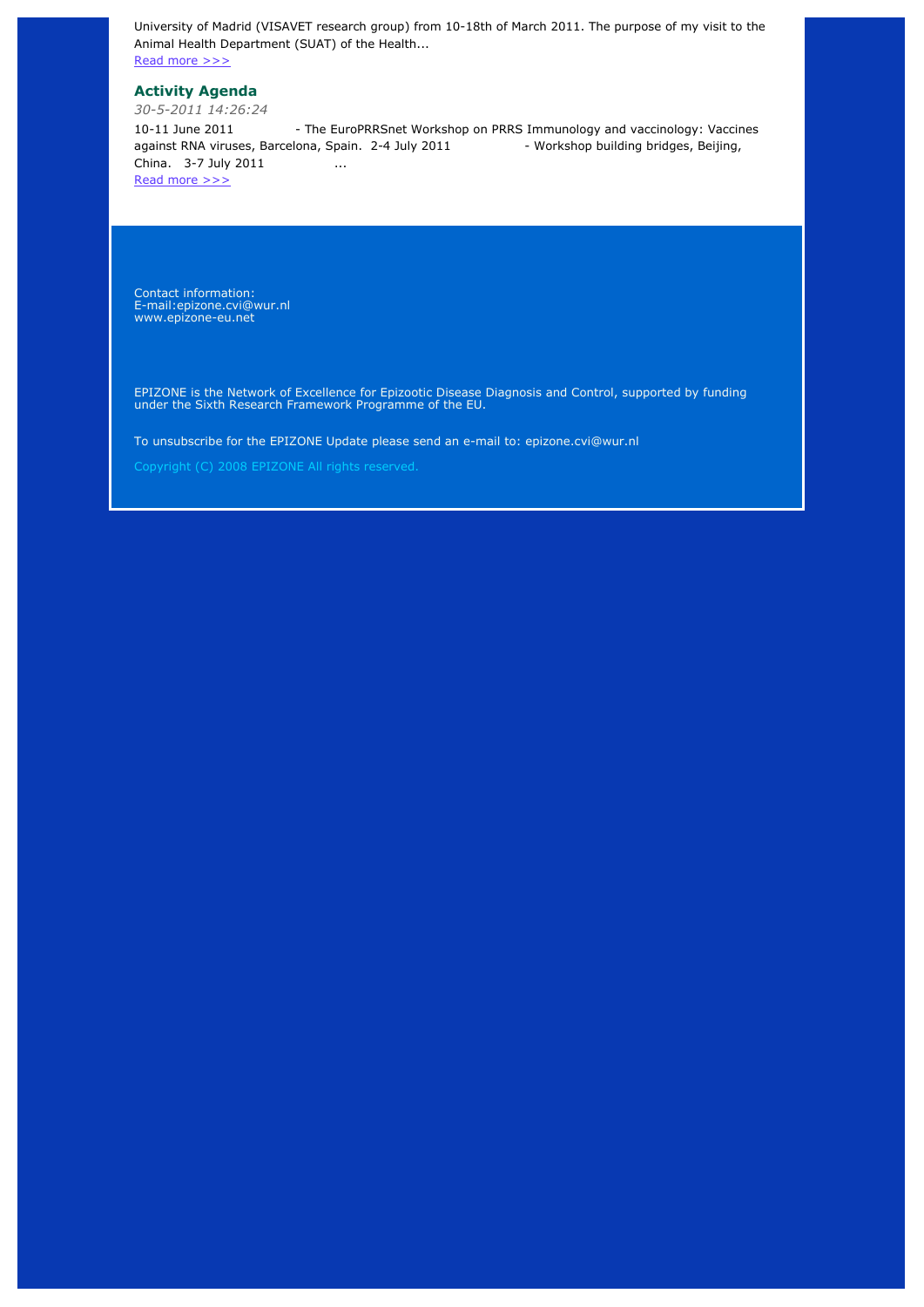#### **5th Annual Meeting EPIZONE**

From 11-14 April, the 5th Annual Meeting EPIZONE, was held in Arnhem, The Netherlands. The meeting was named 'Science on Alert' and was hosted by the Central Veterinary Institute.

Around 310 scientists, people from the industry and policy makers attended this meeting, representing 25 countries.

#### **12 and 13 April**

Over 200 abstracts were submitted of which 54 were selected for an oral presentation. A wide range of scientists presented their research. There was a welcome session on 'How veterinary research relates to animal health policies', 4 keynote speakers and a 'Bluetongue and other vector borne diseases' symposium, a programme filled with outstanding work. In the satellite symposium special attention was given to the latest research results and lessons learned from the past.

EPIZONE is now running for 5 years and during the parallel sessions the theme leaders of the EPIZONE themes Diagnostics, Intervention Strategies, Epidemiology and Surveillance, and Risk Assessment presented their 'Theme's highlights of five year international collaboration'. Throughout the conference there was plenty of time to review and discuss the posters and to network.

#### **Welcome session**

12th April the morning started with a welcome from Dr. Christianne Bruschke, Chief Veterinary Officer of The Netherlands, followed by the special session 'How veterinary research relates to animal health policies'. Chair of this session was Professor Ludo Hellebrekers, President of the Royal Netherlands Veterinary Association and Professor at the University of Utrecht. Invited speakers were: Dr. Pascal Hudelet, Mérial; Dr. Elisabeth Erlacher-Vindel, OIE; Dr. Filip Claes, FAO and Sanna Mesman, DG-Sanco. The presentations were concluded by a case study and panel discussion and participants were able to ask questions.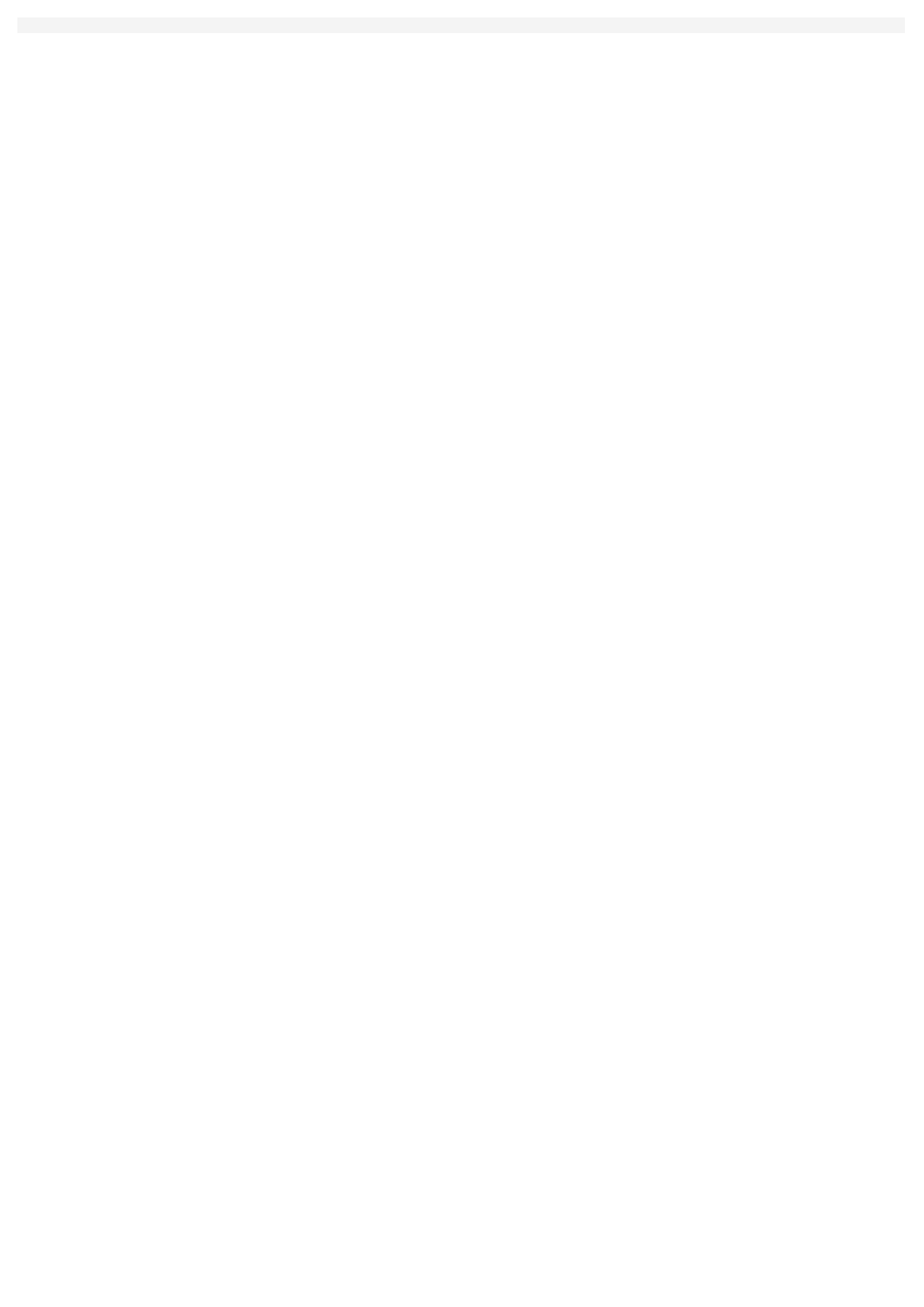### **Keynote lectures 5th Annual Meeting**

**Tuesday 12 April**, after the Welcome session 'How veterinary research relates to animal health policies', the afternoon programme began with the keynote lecture from Professor Alexei D. Zaberezhny, Ivanovsky Institute of Virology, Moscow. His lecture entitled **'**Current situation and methods of control of African swine fever' started with a clear sketch of the geographical situation in the Caucacus Mountains. 'In the spring of 2007 the ASF was detected in Caucasus region. Same virus was detected in Georgia, Armenia, Azerbadjan, and Russia. The ASF circulating in the Caucasus and the Russian Federation is a highly virulent virus. Domestic pigs play an important role in ASF spread as they transfer the virus to wild boars. Occasionally, the disease is spread from wild to domestic pigs. There is no evidence of ticks being involved in the process. Thus, human activity in raising pigs is largely responsible for continuous spread of the disease'.....*Read more* ..

The keynote lecture was followed by two parallel sessions, concerning the EPIZONE themes 4 Diagnostics and theme 6 Surveillance and epidemiology. Besides the oral presentations Theme leader theme 4, Martin Beer presented 'Highlights of five years collaboration on diagnostics'. Theme leader theme 6, Claes Enøe presented 'Highlights from five years of international collaboration on surveillance and epidemiology'.

**Wednesday 13 April**, the morning keynote lecture of Professor Jim Maclachlan, School of Veterinary Medicine, University of California was entitled 'The History and Global Epidemiology of Bluetongue Virus Infection'. 'Bluetongue (BT) is an insect-transmitted virus disease of ruminants caused by BT virus (BTV). The disease was first described in southern Africa in the 17<sup>th</sup> century. For much of the 20<sup>th</sup> century BT was considered a disease of Africa that was silently spread around the world, putatively by livestock trade and movement. It is now evident that BTV infection is endemic on all continents except Antarctica, coincident with the distribution of competent Culicoides insect vectors. Climate change has been incriminated as the cause of the remarkable recent expansion of the virus' global range, notably in Europe'.. *Read more ..*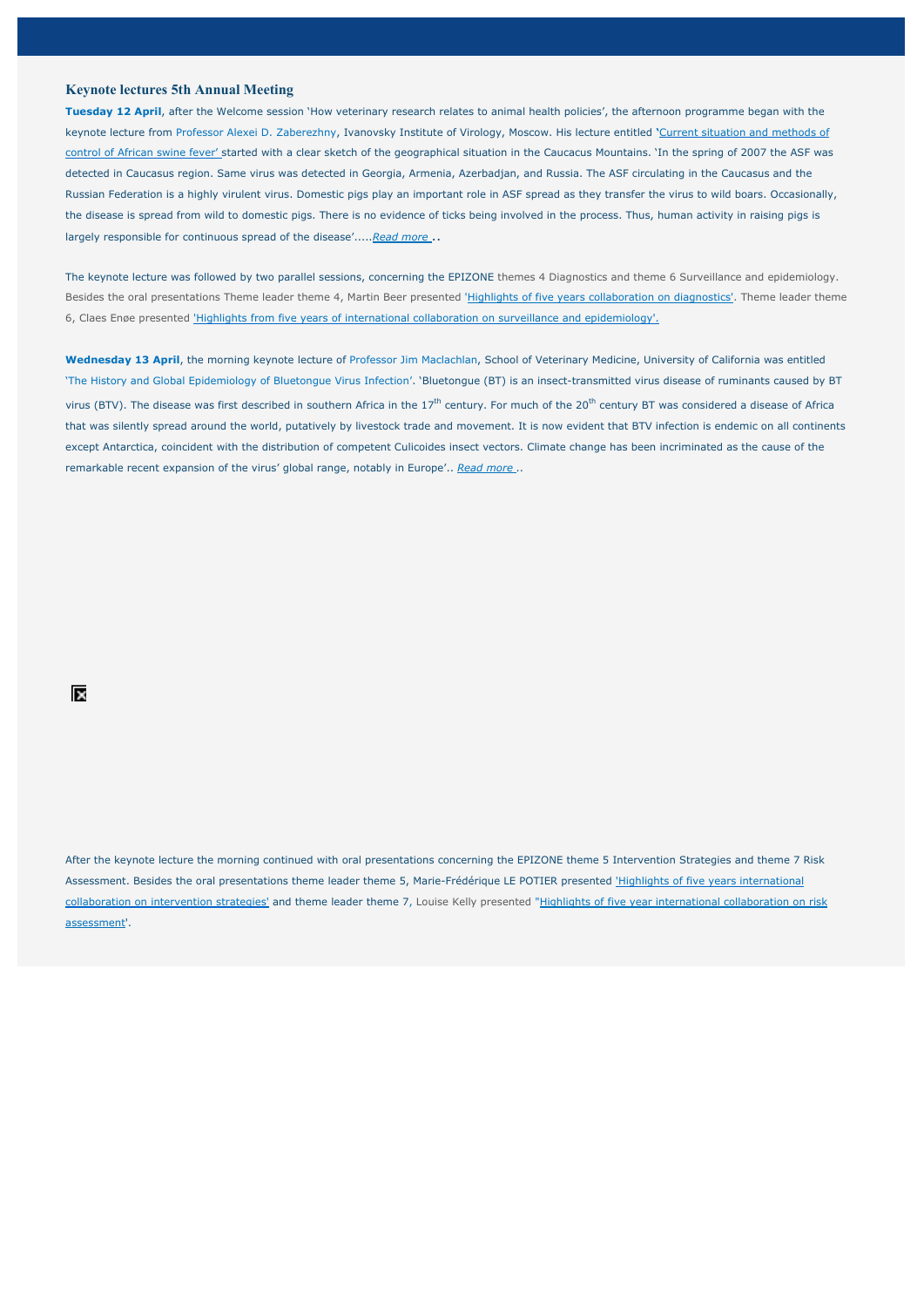### **Keynote lectures Satellite symposium 5th Annual Meeting**

For the Satellite symposium on 'Bluetongue and other vector borne diseases' two keynote speakers were invited. Dr. Lyle Petersen of the Centers for Disease Control and Prevention, USA and Dr. Piet van Rijn of the Central Veterinary Institute of Wageningen UR, The Netherlands.

**Dr Lyle Petersen** started the satellite symposium with his lecture entitled: Global emergence of viral vector-borne diseases - why and how?'. 'The past three decades have witnessed a dramatic geographic expansion and increase in human incidence of many viral vector-borne diseases, most notably expansion of West Nile virus throughout the Americas, Japanese encephalitis virus in western parts of Asia, and Chikungunya virus in Africa, the Indian Ocean region, and parts of Southeast Asia and the Pacific...... *Read more*......

After the parallel oral presentations and a 'small bite' break in the late afternoon the satellite symposium continued with the keynote lecture of **Dr. Piet van Rijn,** 'EPIZONE and the BTV-8 episode, remarkable timing and opportunities!!**'**

'In the 5 years of EPIZONE, many European countries have suffered from an outbreak of bluetongue virus serotype 8 (BTV-8). In this BTV-8 episode, research on bluetongue was significantly accelerated. Virological and serological diagnostics were developed and/or improved. Established assays were harmonised by efforts of EPIZONE and organized by the Community Reference Laboratory and others. New assays to identify circulating viruses in more detail are under development'. 'Collaboration and established networks like EPIZONE are tremendously important to combat diseases, in particular vector-borne diseases, threatening livestock and human health'... *Read more*' ....

The key note lecture was followed by parallel oral presentations on the fields of epidemiology, risk assessment, diagnostics and intervention.

The satellite symposium was closed by **Professor Peter Mertens**, Institute for Animal Health, United Kingdom, with the lecture entitled: **'**Lessons learned'. He gave a historical overview of the bluetongue epidemiology and control worldwide.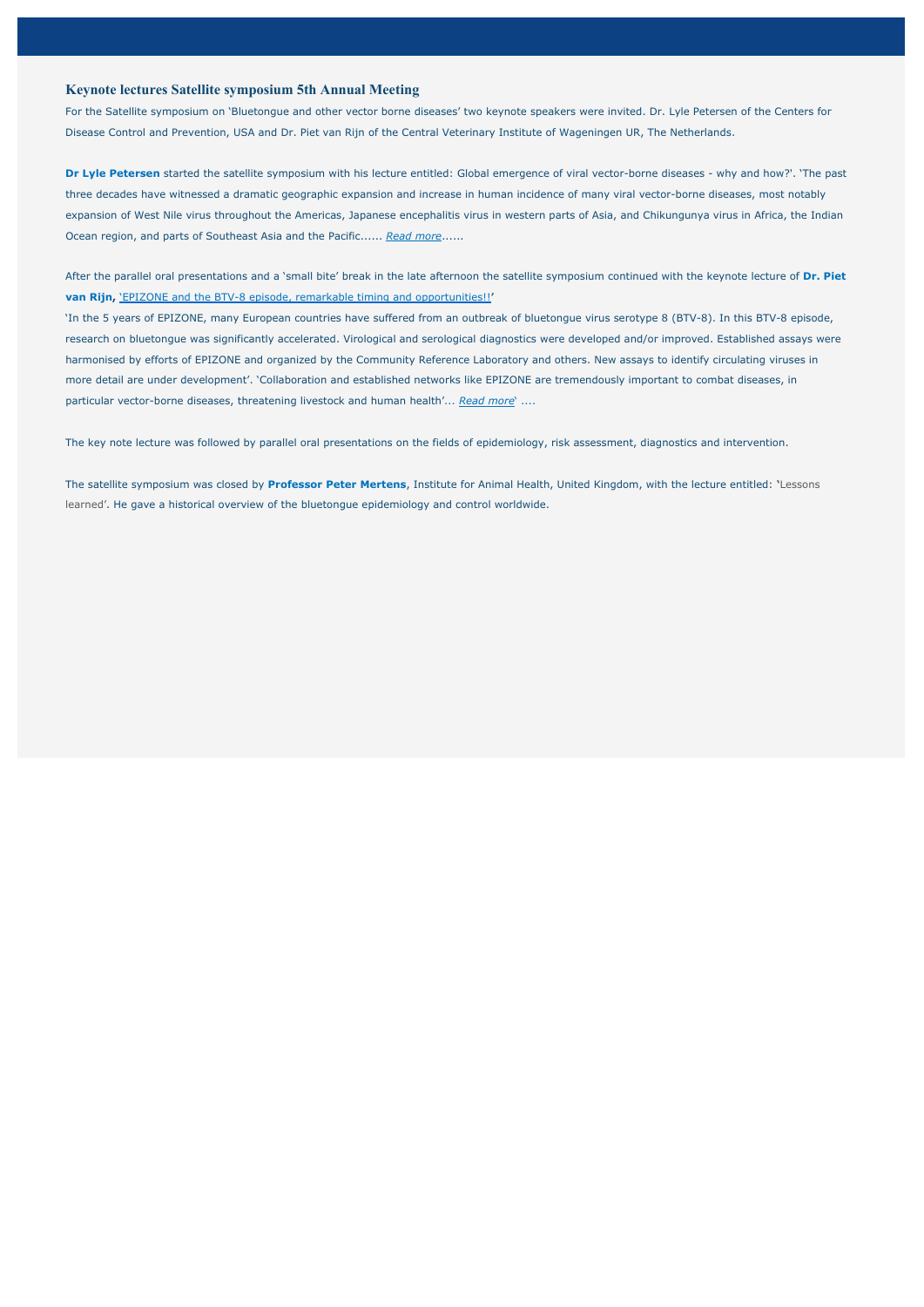## **5th AM Poster prizes**

For the second year in a row the best posters displayed at the EPIZONE Annual Meeting have been rewarded with a prize. The poster prizes were sponsored by Merial and Ingenasa.

The prize for the two best posters was € 250 each. Two more prizes of € 250 were given to the best PhD posters. Young EPIZONE members have elected the best PhD and non PhD posters and highlighted why they have been chosen.

#### **The winners of the Merial PhD poster prizes are :**

- Helena Ferrera (Central Veterinary Institute, The Netherlands):
	- *"Excretion patterns in ASF: a quantitative approach".*
- Carine Holz (Centre de coopération Internationale en Recherche Agronomique pour le Développement, France):
	- *" Original modifications of peste des petits ruminants virus (PPRV) genome induced by RNA interference (RNAi)" .*

#### **The winners of the Ingenasa poster prizes are:**

- Alessandro Cristalli (Instituto Zooprofilattico Sperimentale delle Venezie, Italy):
	- *" Avian Influenza of the Moeyingyi Wetland of The Union of Myanmar: Findings of and epidemiological study*".
- Tom Willems (Veterinary and Agrochemical Research Institute, Belgium):
	- " *Alternatives for in vivo Foot-and-Mouth disease vaccine potency tests: serotype dependency of the in vitro vaccine potency models".*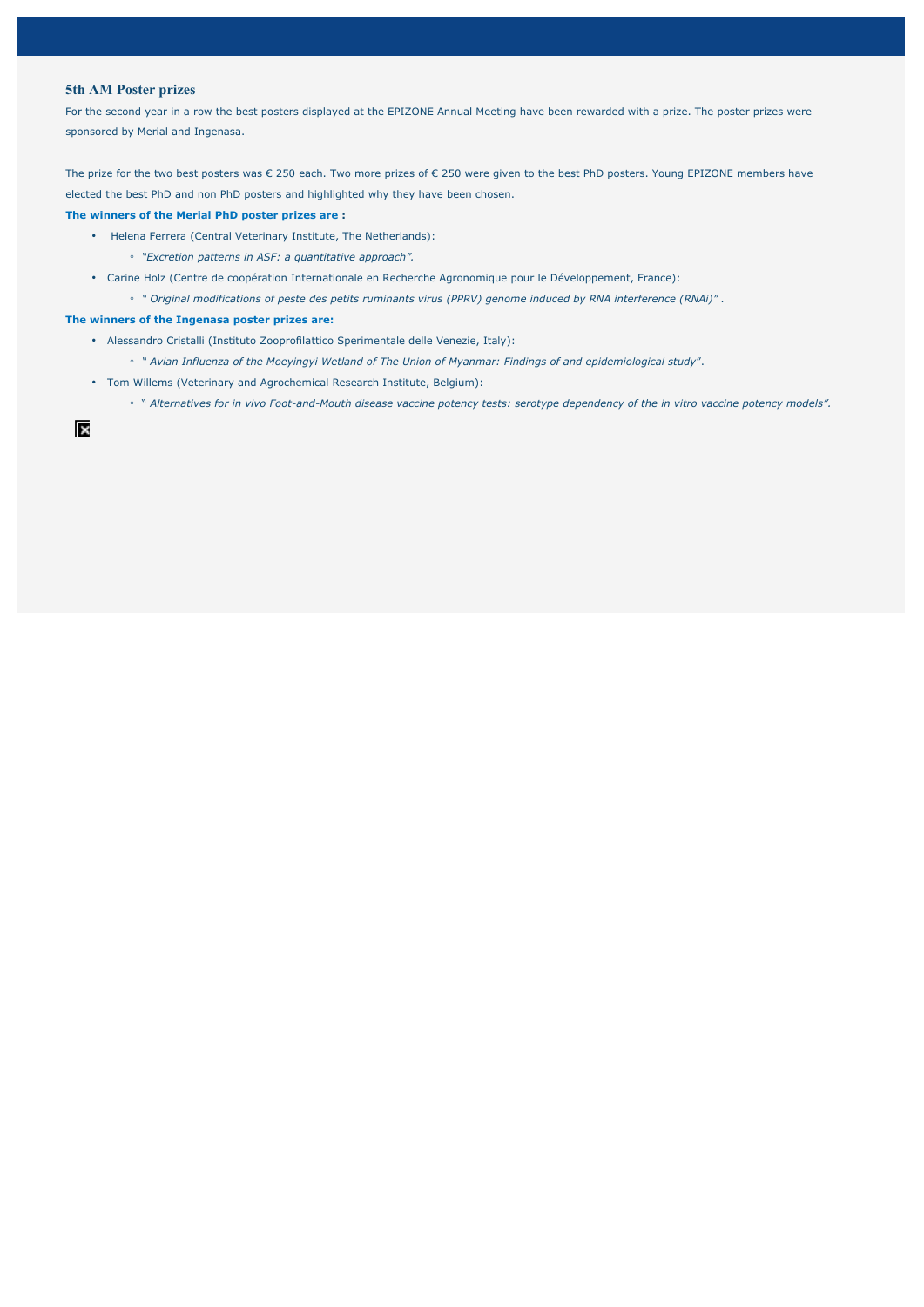### **EPIZONE workshop "Data information sharing"**

Information sharing represents a challenge that the European veterinary community is ready to face in the near future. At present, the EU is promoting information sharing through a series of compliance frameworks that will be put into force for all Member States.

'How is the scientific veterinary community adapting to this approach and what are the IT resources that will make this dialogue possible ?' have been the objects of the workshop *'Data information sharing within the veterinary scientific community: legislative state of the art and the role of EPIZONE'* EPIZONE's Theme 2 Strategic Integration' held in Mira, Italy, 23 - 25 March 2011. The workshop was organized in cooperation with the Istituto Zooprofilattico Sperimentale delle Venezie (IZSVe) of Padova – Italy. More than 40 European experts and researchers from EPIZONE partner institutes, veterinarians as well as epidemiologists and IT experts, have discussed these issues around the same table.

#### **Key priority issues**

During the workshop key priority issues have been examined: e.g. what is appropriate information to share and how ?; definition of data accessibility and data policies, and potentially available technologies. These are complex issues that require careful and detailed discussion as they have direct implications on public and animal health.

Within EPIZONE a database has been developed, online since 2008, that contains a number of datasets of bio-molecular information regarding infectious diseases (epizootic diseases) namely rabies, bluetongue, classical swine fever, foot-and-mouth disease and avian influenza. The EPIZONE server communicates with health departments, laboratories, health ministries, partner agencies and scientific institutions. Access to the data acquired by EPIZONE from the various partners is already available to all consortium members through features that allow the automatic upload, as well as download, of raw data and reports.

#### **INSPIRE**

The actions identified within EPIZONE have taken into account the EU norms contained in the INSPIRE Directive of 2007 (DIR 2007/2/EC), which defines a set of rules and guidelines for the establishment of an infrastructure for spatial information in Europe to support Community environmental policies (INSPIRE: INfrastructure for SPatial InfoRmation in Europe), with respect to compatibility and use of scientific data by all member countries. The architecture proposed within the framework of INSPIRE is the so-called System of Systems (SoS). Compared to a centralized database system where data are copied from the database which is peripheral to the central database, SoS has the advantage of being more flexible and adaptable to the needs of the entities involved, thus avoiding problems of synchronization, replication, and harmonization between the central and peripheral databases.

Interoperability has not only technology implications. Often the success of agreements between research institutes is determined by their data sharing strategy, the extent of access permitted and the terms of data use. With this in mind, one of the most crucial issues for the future will be security and data policies, which will need to be discussed and shared with other stakeholders, in compliance with national laws. INSPIRE can be an opportunity to overcome technical barriers and give more weight to the international veterinary community while addressing health issues, which increasingly require interdisciplinary and collaborative actions.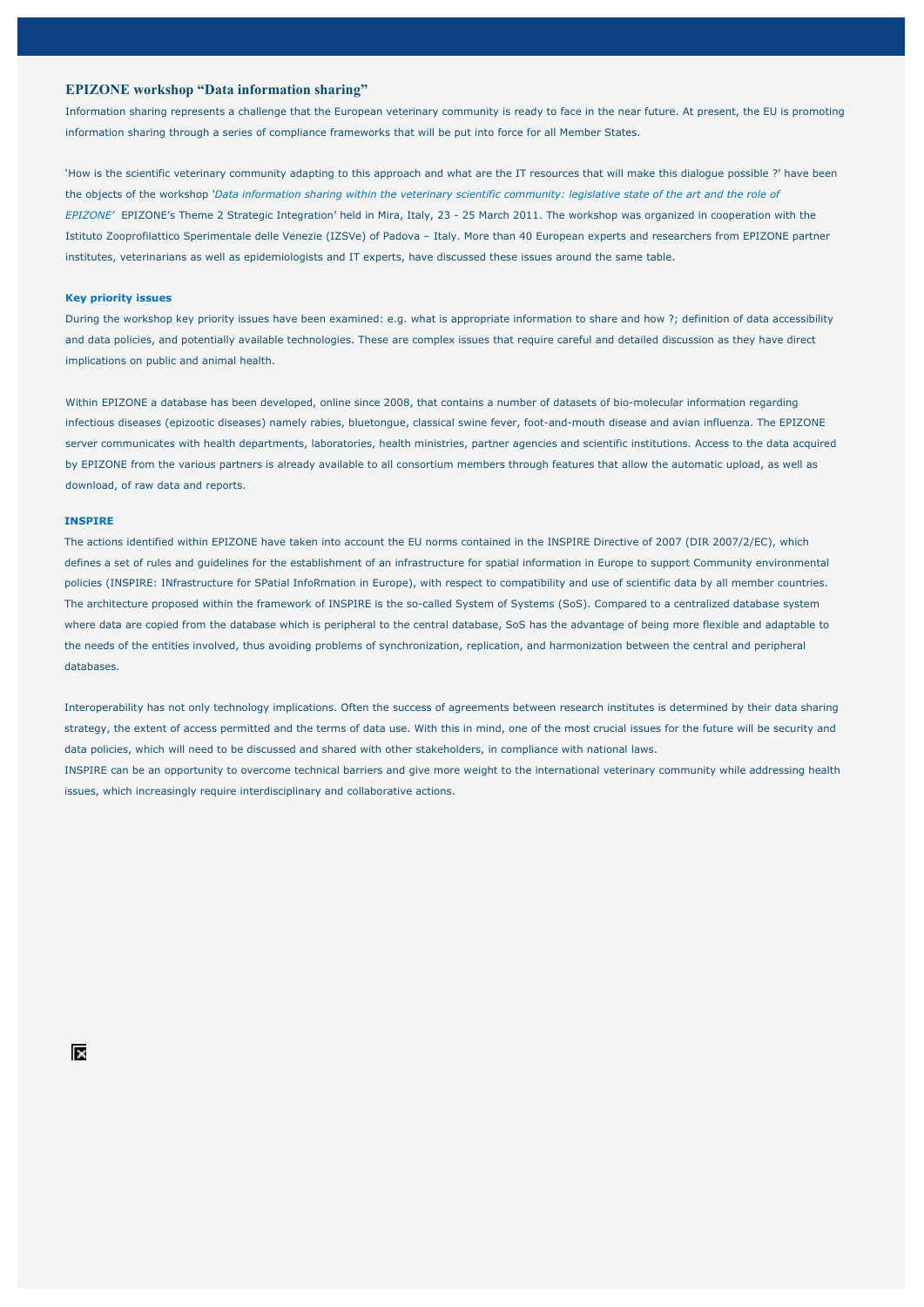### **Building Bridges workshop 2011**

The third Building Bridges workshop in a row will be held in Beijing, China, 2-4 July 2011, organised by EPIZONE, Conflutech and Lanzhou Veterinary Research Institute (LVRI).

The workshop will discuss the latest issues and developments concerning FMDV, swine and avian influenza, CSFV and re-emerging diseases in China. As always we will stimulate cooperation and create vast opportunities for networking and scientific exchange. A draft programme can be found here.

#### **Building Bridges 2008 and 2010**

This workshop is a follow up from the 2008 workshop. 'Building Bridges for Research in Swine Diseases' in Shanghai and the 2010 workshop 'New generation researchers in pig viral diseases: building bridges from labs to policy and the farms' in Madrid. Both workshops gathered a large number of young and senior scientists working in swine viral diseases from European and Asian countries and allowed

young scientists to interact and exchange views among them and with senior scientists on their research activities in a relaxed and fruitful atmosphere. Downloads the reports of the two former workshops can be found on the EPIZONE website. A hard copy of the reports is also available

(epizone.cvi@wur.nl)

#### **Building Bridges 2011**

Like the other two meetings, we wish to raise awareness among the young researchers of the importance of the research carried out in the laboratories in different parts of the world. It is also meant as a tool to introduce European and Asian scientists to each other and encourage cooperation. This workshop is coordinated by close cooperation between LVRI, other institutes of CAAS, relevant Chinese Universities and EU supported research projects in FP6 and FP7 in particular EPIZONE and ConFluTech.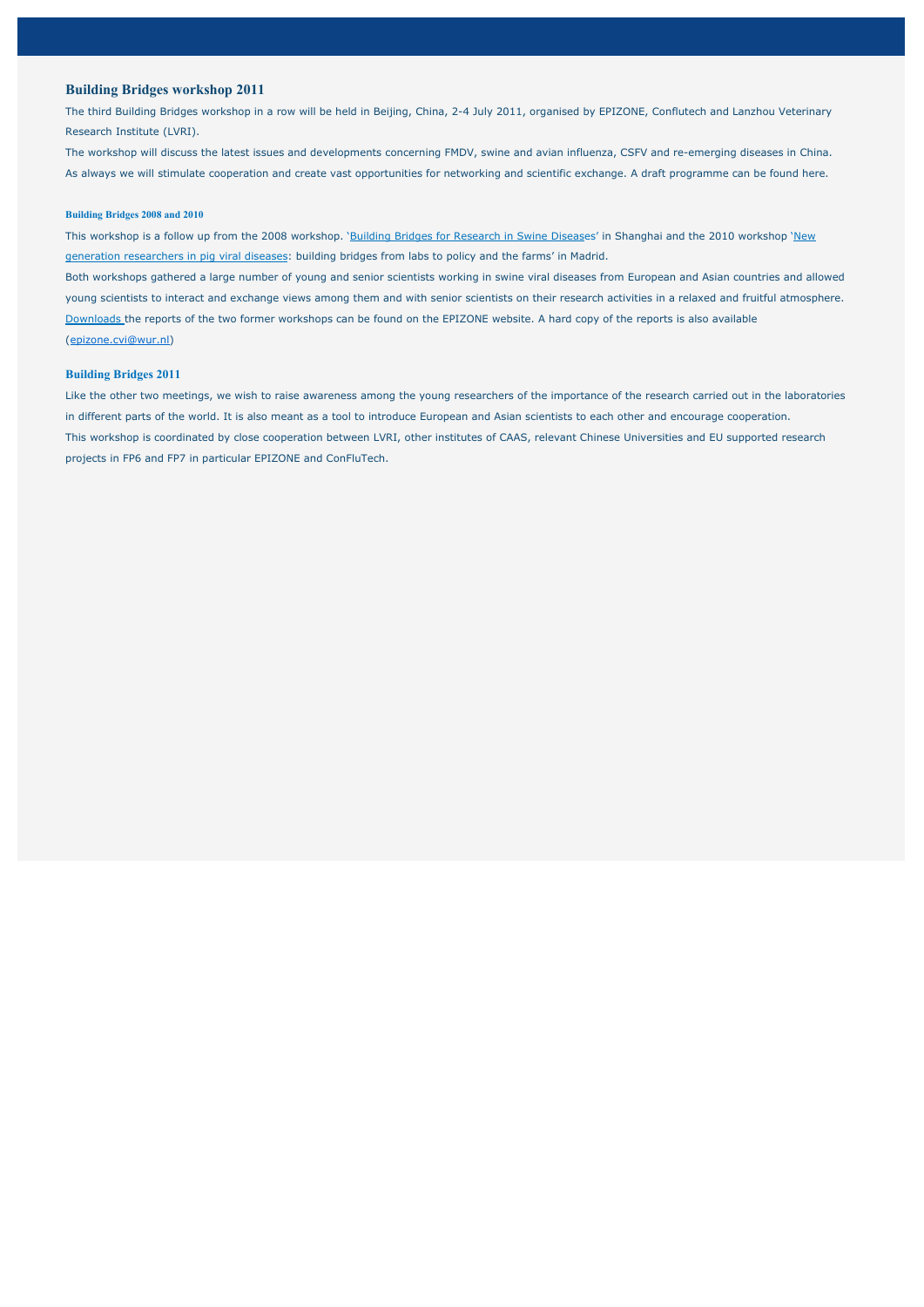### **Extension of the Short Term Missions up to end of July 2011**

Part of the EPIZONE activities will be extended up November 31st 2011. Short Term Missions (STMs) are included in the prolonged activities and it will be **possible to apply for such a mission up to end of July 2011** with expenses eligible up to end of October 2011. From the start of the EPIZONE network of excellence, support for STMs of EPIZONE members has been offered to stimulate research collaboration, promote education and contribute to the spreading of excellence as one of the main activities of WP3.2 Education in theme 3. On the whole, the level of STM use has been satisfactory up to month 54 of the project. Figure 1 represents the number of STM per year and the average duration of each application.

Application forms and conditions for eligibility can be found at the EPIZONE website here. The application has to be sent to epizone.cvi@wur.nl for review.

**Don't miss this great opportunity!**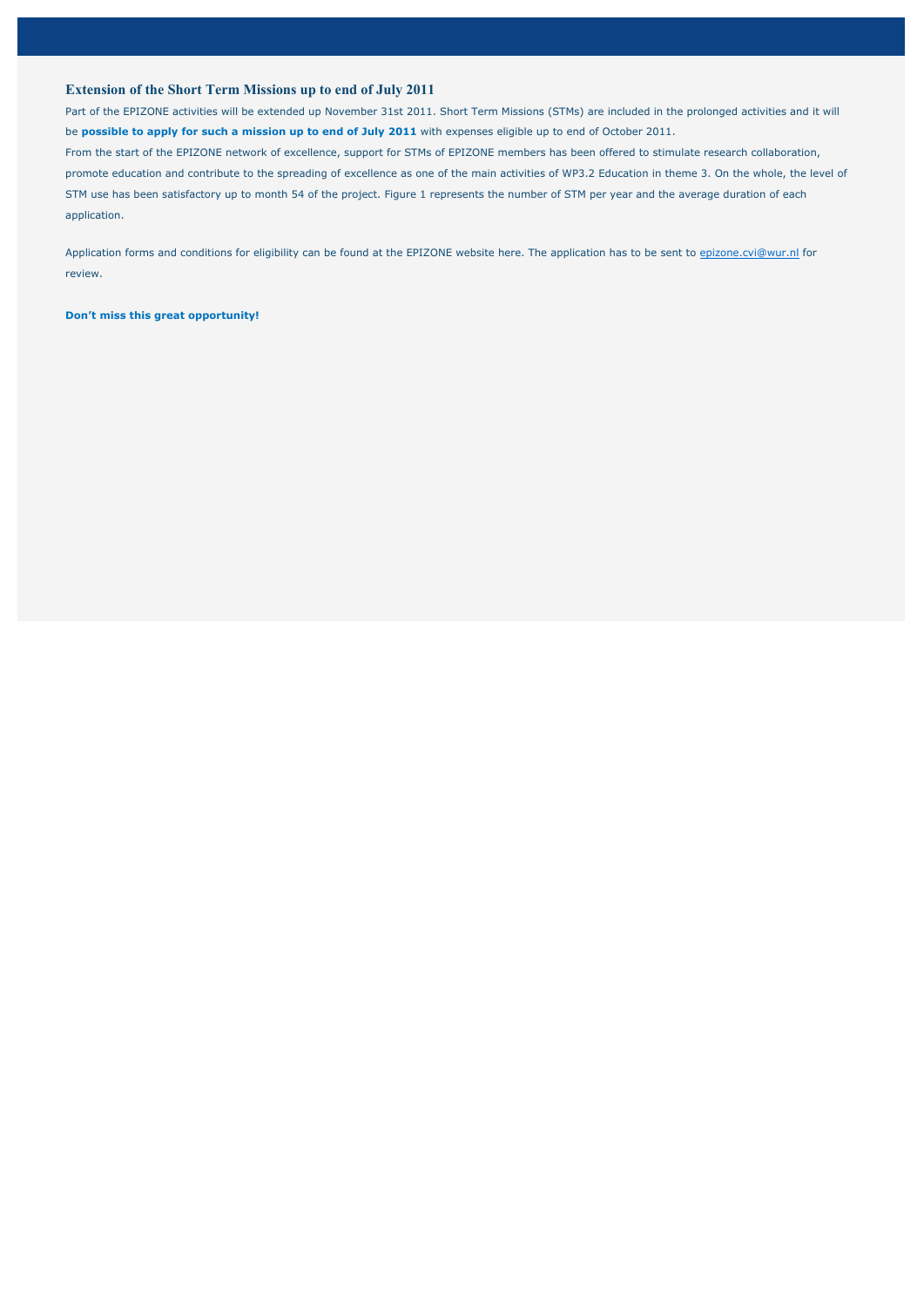### **Short-term mission Marzena Rola and Magdalena Materniak from NVRI, Poland**

Marzena Rola and Magdalena Materniak from the National Veterinary Research Institute (NVRI), of Poland visited the Animal Sciences Group of Wageningen University and Research Centre in Lelystad, The Netherlands from 8-2 till 11-2-2011, under the supervision of Dr Marcel M. Hulst.

#### **The aim of this training**

was to acquire the knowledge and skills about bioinformatic tools and databases to perform a functional analysis of microarray data, which would be useful during the realization of the project connected to EPIZONE W.P.5.2; Host responses to infection, in our home laboratory, as well as our further work in this field.

#### **Our own microarray datasets**

We appreciated that during the training we were able to focus on the analysis of our own microarray datasets to select genes which show significant changes in expression. We could also process the functional analysis in DAVID bioinformatic tool to get insight in to the role of selected genes in biological pathways, what was very interesting for us.

During our visit we were also able to discuss with Dr Marcel Hulst and his co-workers details of our own project which includes microarray application and find out their opinion of our project.

#### **Discussing problems with experts**

We can recommend the training as it's beneficial for us to strengthen our knowledge in the field of microarray data analysis and discuss our problems and ideas directly with scientist experts in the field.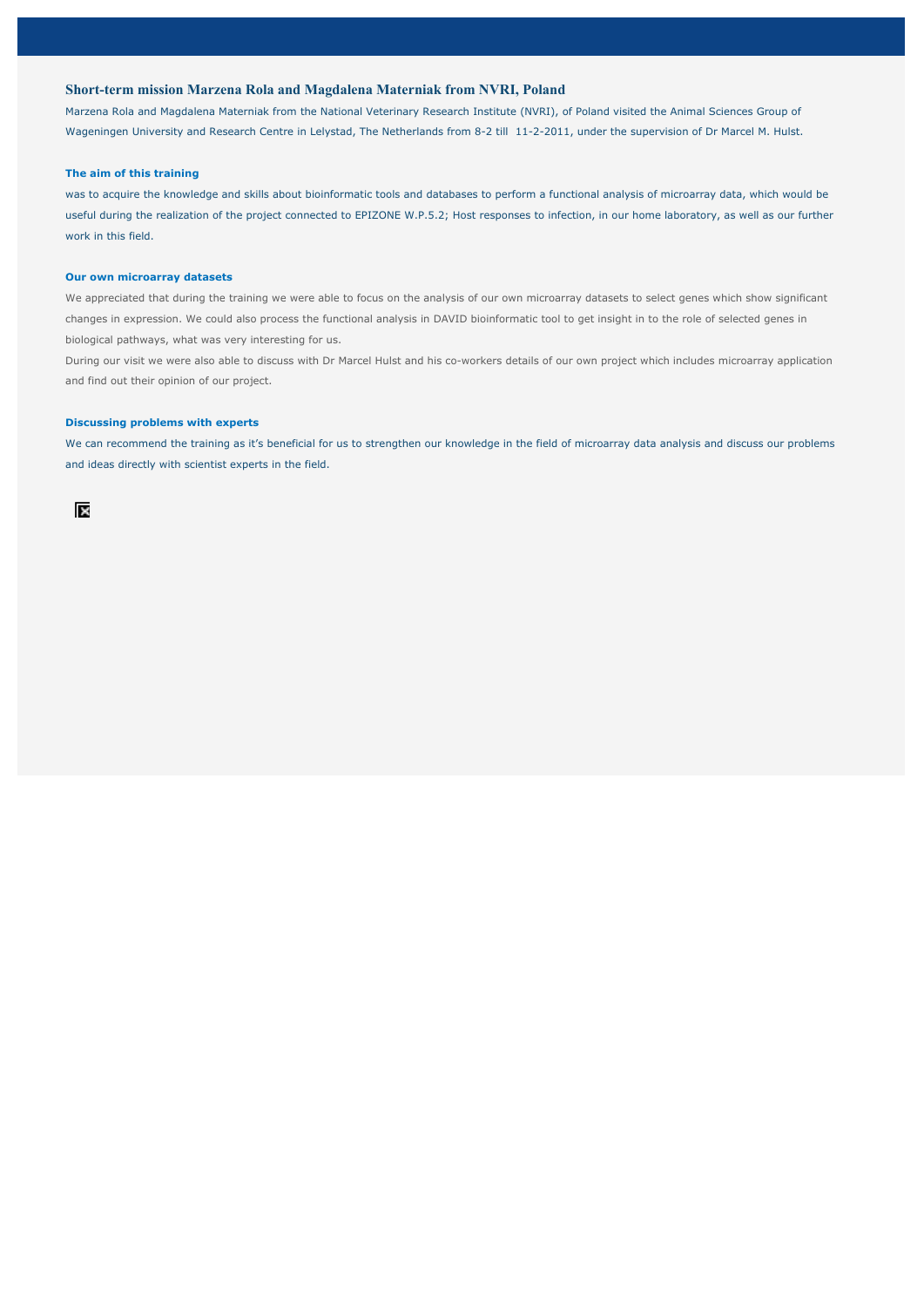### **Short term mission Ilse Vangeel from CODA-CERVA, Belgium**

Ilse Vangeel from Veterinary and Agrochemical Research Centre (VAR), Belgium visited the Complutense University of Madrid (VISAVET research group) from 10-18th of March 2011.

**The purpose of my visit** to the Animal Health Department (SUAT) of the Health Surveillance Centre (VISAVET) of the Complutense University of Madrid was to learn a number of epidemiological methods that are very useful as tools to study the epidemiology of epizootic diseases and for disease surveillance, control and risk analysis.

This visit was focused on learning the following methods:

- Social network analysis
- Cluster analysis
- Geographic Information Systems (GIS)
- Bayesian modelling for risk factor -and risk analysis

Dr. Beatriz Martínez-López, who was an excellent mentor, explained to me the theoretical background of the methods and showed a large number of practical applications for each of these methods. She also demonstrated and explained a number of different software programs that can be used (Pajek, SaTScan, ArcGIS, WinBUGS) and I had the opportunity to practice some of these applications myself using own data or data provided by her.

#### **A lot of knowledge and information**

I found my stay in Madrid extremely useful as I gained a tremendous amount of knowledge and information within a very short period of time. I obtained a good overview of the epidemiological tools used and how they can be combined to address specific epidemiological problems or questions. This provides me as junior epidemiologist of CVD-ERA with a solid basis upon which I can further build and brings additional expertise into our group whose main areas of expertise are survey methodology, the evaluation of monitoring and surveillance programs and evaluation of diagnostic tests. Especially the knowledge of GIS can be directly applied to visualise the results of Belgian monitoring and surveillance systems and to produce risk maps for risk based surveillance (policy supporting advice). The insights gained into the application of social network analysis will be an asset to our group as the application of network analysis in veterinary epidemiology is still relatively new.

#### **Further collaborations in the future**

The SUAT group lead by Prof. José Manuel Sánchez-Vizcaíno is a group of experienced and motivated veterinary epidemiologists and virologists. Everyone was very friendly and I felt really welcome in the group. I am positive that my visit will result in further collaborations in the future. I would certainly recommend this Short Term Mission program to anyone wanting to expand their skills and expertise and extend their network of collaborations.